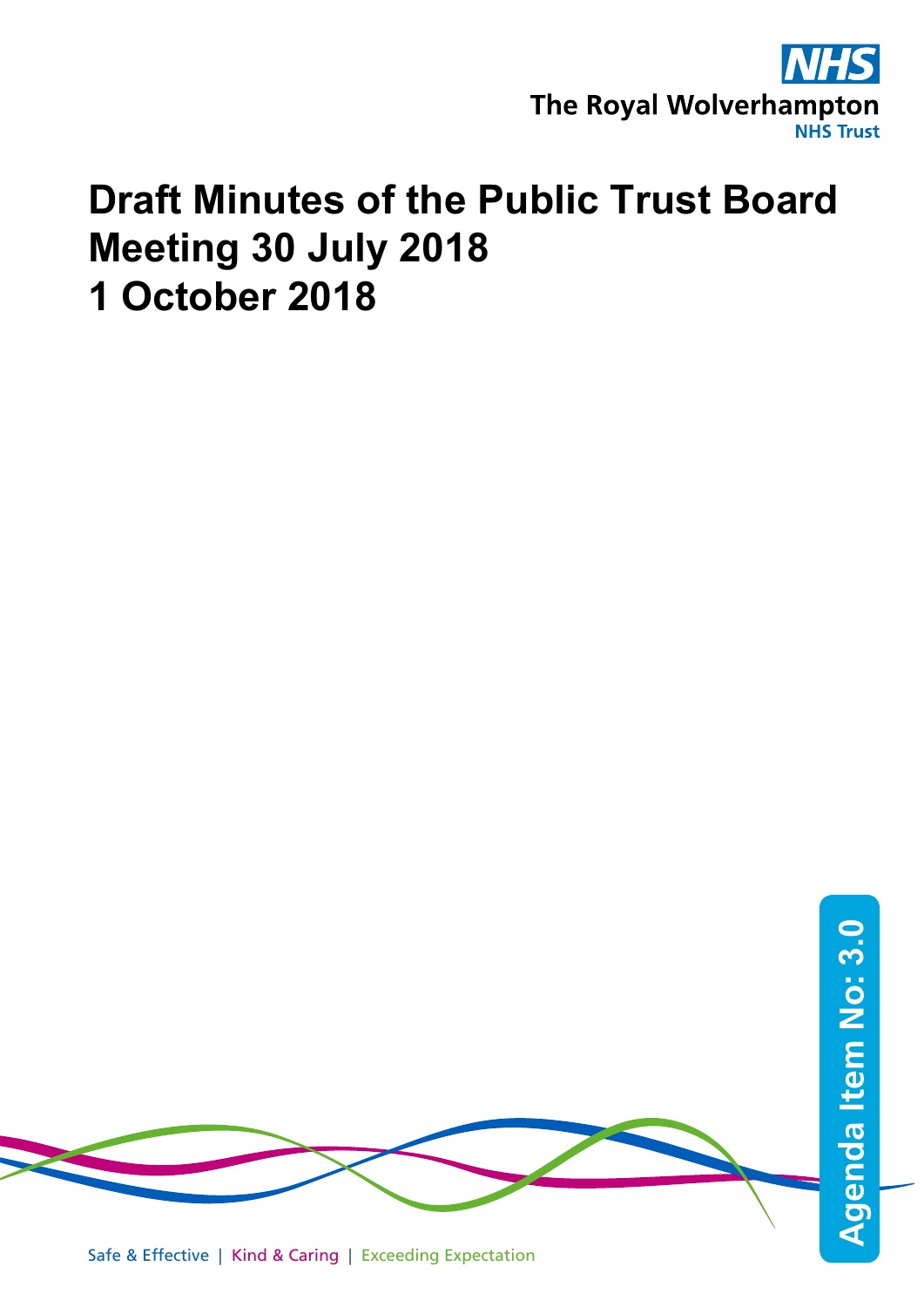## **Royal Wolverhampton NHS Trust**

**Minutes of the meeting of the Board of Directors held on Monday 30 July 2018 at 10 am in Room 2, Board Room, Corporate Services Centre, Building 12, New Cross Hospital, Wednesfield, Wolverhampton**

Prof. A-M Cannaby (v) Dr J Odum (v) Medical Director

**PRESENT:** Mr J Vanes Chairman<br>Prof. A-M Cannaby (v) Chief Nursing Officer Dr J Darby Associate Non-Executive Director Mr R Dunshea Non-Executive Director Ms R Edwards Non-Executive Director Ms Etches OBE **Deputy Chief Executive** Mr J Hemans Non-Executive Director Mr D Loughton (v) CBE Chief Executive Officer Mrs M Martin Non-Executive Director Ms Nuttall (v) Chief Operating Officer Mrs S Rawlings Non-Executive Director Mr M Sharon **Director of Strategic Planning and Performance** Ms J Small Non-Executive Director Mr K Stringer (v) Chief Financial Officer/Deputy Chief Executive *(v) denotes voting Executive Directors.*

#### **IN ATTENDANCE:**

Ms S Evans **Head of Communications, RWT** Ms C Griffiths Deputy Director of Workforce, RWT Dr B McKaig **Associate Medical Director, RWT** Ms S Gill Healthwatch Wolverhampton Mr S Hildrew Seimens Ms L Siddall HealthPerm Ms A Dowling **Head of Patient Experience, RWT (Part)** Ms A Tennant Clinical Director Pharmacy, RWT (Part)<br>Ms T Palmer Head of Midwifery, RWT (Part) Head of Midwifery, RWT (Part) Mr P Stonelake Director of Breast Screening Dudley, Wolverhampton and South Staffs, Dudley NHS Foundation Trust (Part) Mr K Wilshere **Company Secretary, RWT** 

#### **APOLOGIES:**

Mr A Duffell **Director of Workforce** Mr S Mahmud Director of Integration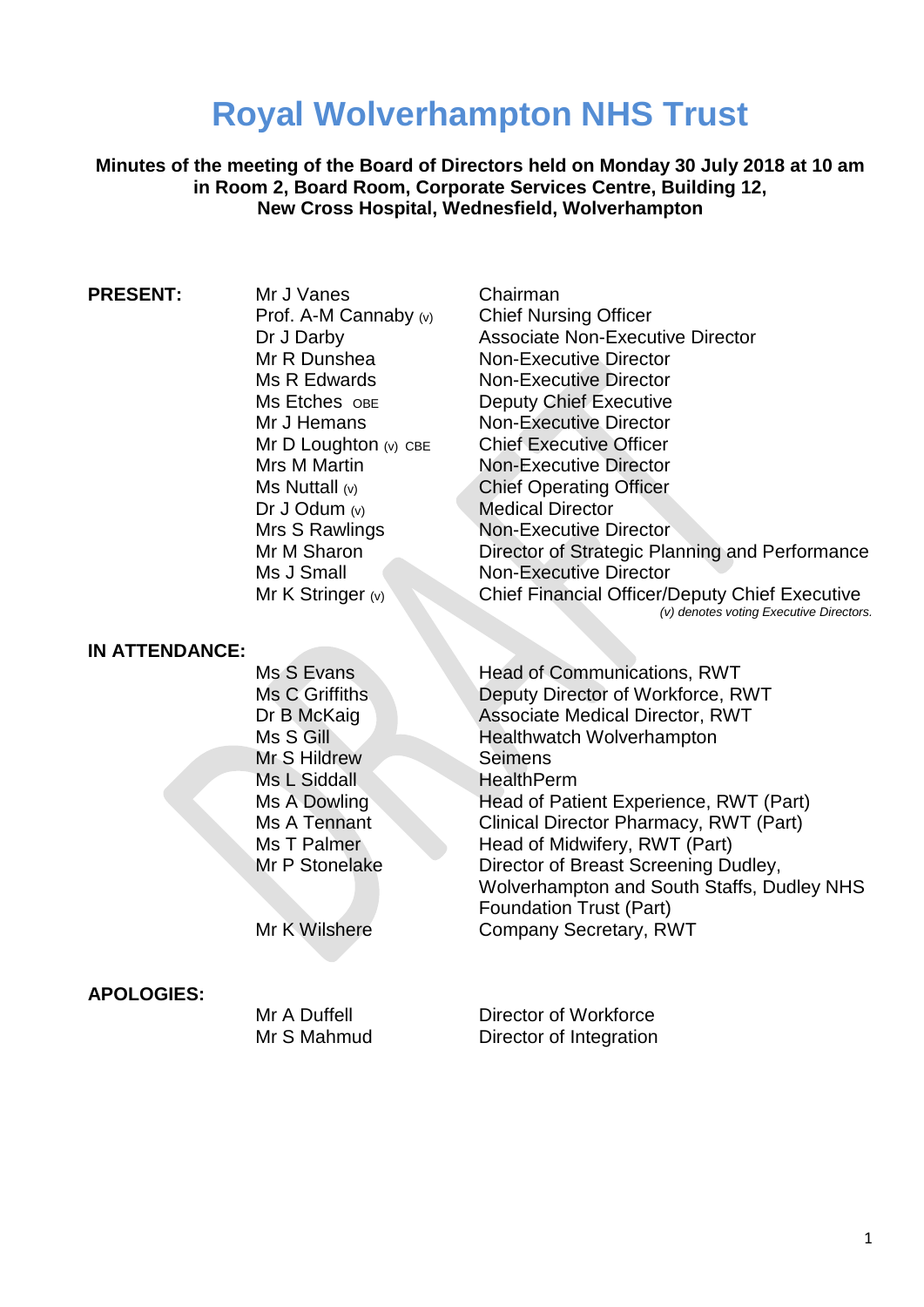### **Part 1 – Open to the public**

#### **TB. 6973: Apologies for absence**

There were apologies for absence received from: Mr Duffell and Mr Mahmud.

#### **TB. 6974: Declarations of Interest from Directors and Officers**

There were no declared changes or conflicts arising from the list of declarations reviewed.

#### **Resolved: That the updated declarations of interest by Directors and Officers be noted.**

#### **TB. 6975: Minutes of the meeting of the Board of Directors held on Monday 25 June 2018**

There was one amendment to the minutes; Ms Nuttall was noted as absent and giving her apologies in error. It was confirmed that she had attended the meeting.

#### **Resolved: That the minutes of the meeting of the public session of the Trust Board held on Monday 25 June 2018 be approved as a correct record with the amendment agreed above.**

#### **TB. 6976: Matters arising from the minutes of the meeting of the Board of Directors held on 25 June 2018**

There were no Matters Arising other than those noted as Board Action Points.

#### **TB. 6977: Board Action Points**

The Board Action points were reviewed as follows:

#### **31 July 2017/TB 6519 Chief Executive's Report**

30 April 2018 - Mr Mahmud confirmed that a date will be set with the Company Secretary for the 9 July 2018 Board Development Session DL July 2018

#### **It was agreed that this action was completed and that it be closed.**

29 January 2018/TB 6710 Midwifery Service Report

It was resolved that a subsequent report on the revised Business Case issues associated with a birth delivery rate above 5,500 a year be brought back to the Board. TP/GN June 2018

**This item was confirmed as an agenda item at the meeting.**

#### **30 April 2018/TB 6851 Learning from Deaths (Mortality) Update Report**

A future Board Development Session to be scheduled to review the data, information, possible sources of triangulation and learning from the developing process. The date of this to be agreed with Dr Odum. JO June 2018 *See also Action 6851 below*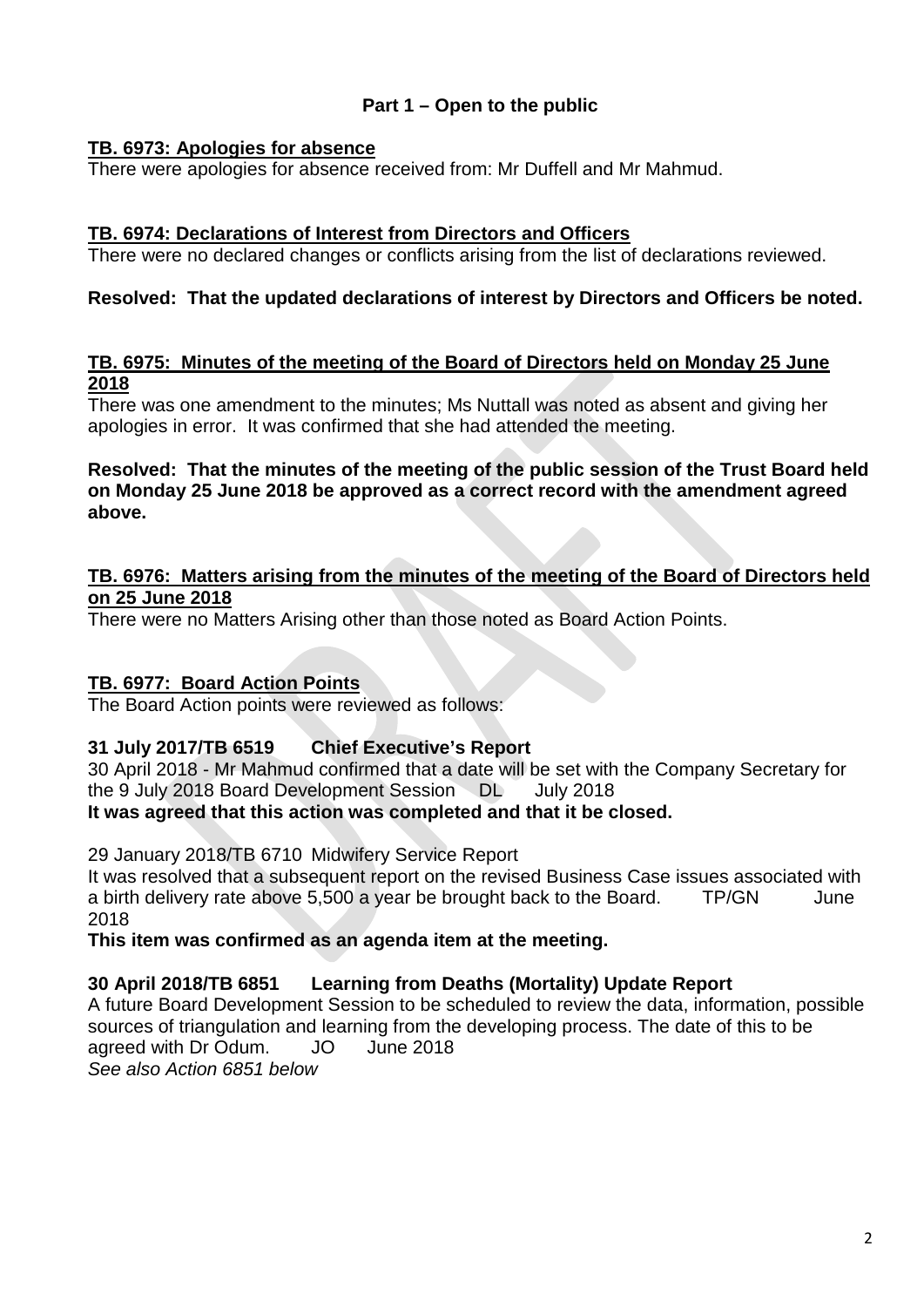#### **25 June 2018/TB 6851 Learning from Deaths (Mortality) Update Report**

Dr Odum to liaise with Mr Vanes in regards to adding this to the agenda of the Board Development Session on 9 July 2018 or as soon as possible thereafter. JO/JV July 2018

**It was confirmed that Richard Wilson from NHSI would be part of the Board Development Session 17 September 2018 focussing on Mortality and Learning from deaths. It was confirmed that these will be regarded as a single Action.**

#### **30 April 2018/TB 6855 Integrated Quality & Performance Report**

The Board undertakes subsequent further review and discussion on the information and data it reviews as part of the Well-led Self-assessment with further proposals for revision to reports as appropriate. All December 2018 *See also Action Point below*

#### **30 April 2018/TB 6855 Integrated Quality & Performance Report**

Prof Cannaby, Dr Odum and Ms Nuttall to provide a proposal to revise the IQPR in July 2018 AMC/JO/GN July 2018

#### **The initial revisions to the IQPR were presented at the meeting. It was agreed to treat this and the Action Point above as a single item hereafter.**

#### 4 June 2018/TB 6898 Freedom to Speak Up – update

Detail at a future Board Development Session on the NHSI Guidance, self-assessment tool and the Trust Boards initial view and plan of work and actions. Ms Mehay and Mr Duffell. August 2018

#### **It was confirmed that both items would be dealt with at the Board Development Session on 13 August 2018. It was agreed that the Action be closed.**

#### **4 June 2018/TB 6901 Executive Workforce Report**

Mr Stringer and Mr Duffell to confirm the increase in posts from 2017/18. KS/AD June 2018

Mr Stringer said that key elements and analysis had been provided by Mr Duffell. He also confirmed that the Finance and Performance Committee were looking further into staffing costs. Ms Martin added this included temporary staffing and agency costs as part of the total pay bill. Mr Hemans confirmed the Workforce Committee would continue to monitor the overall workforce position. **It was agreed that the Action be closed.**

#### **25 June 2018/TB 6710 Midwifery Service Report**

It was agreed that the assurance regarding staffing in relation to current birth rates would be provided to QGAC and the next Trust Board. TP/GN July 2018 See July TB Agenda

**It was agreed that this item would be taken along with the Action 6710 in future. This item was confirmed as an agenda item at the meeting.**

#### **25 June 2018/TB 6854 Finance Report – Month 12**

Ms Nuttall said this would be picked up in the quarterly finance report presented at the next Trust Board meeting. GN July 2018

See July TB papers.

Ms Nuttall said that further information, including outpatients, would be contained in a paper to next Financial Recovery Board which should be published thereafter.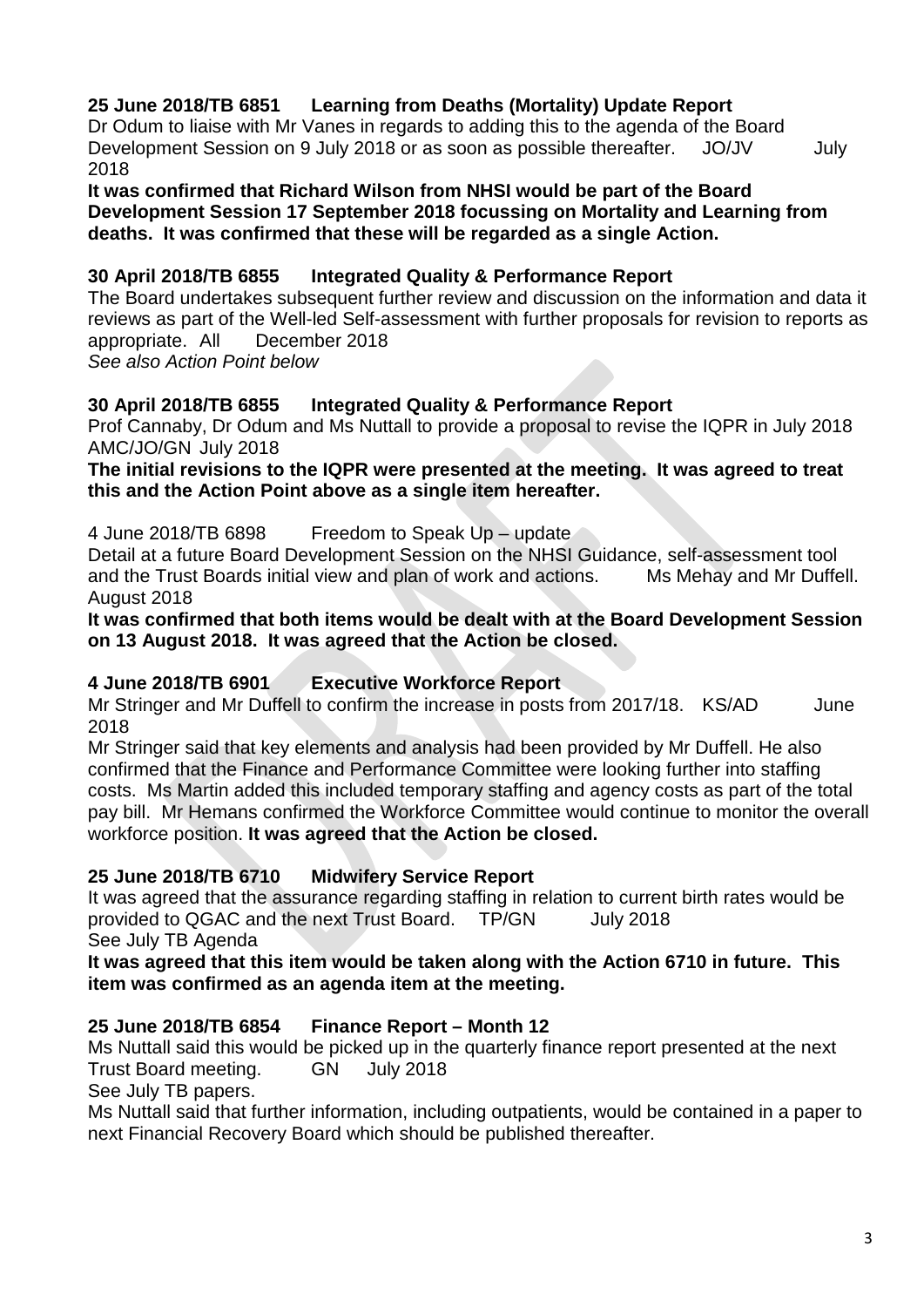#### **25 June 2018/TB 6901 Executive Workforce Report**

Mr Loughton has commissioned a piece of work to assess how many consultants the Trust will need over the next 2 years. Mr Duffell to bring this back to the Board in September 2018.

#### AD **September 2018**

Mr Dunshea asked if this would be viewed by the Workforce Committee before the Board. Dr Odum confirmed it would. Mr Loughton highlighted further work regarding the predicted number of Junior Doctors in training and the consequential impact. D Odum confirmed the Medical Workforce Group was attending to this.

#### **25 June 2018/TB 6939 Patient and/or Staff Story**

Prof. Cannaby to explore a range of options for the conveying of patients stories, staff stories and other information about patient care at future Trust Board meetings.

#### AMC **September 2018**

#### **TB. 6978: Chief Executive's Report**

Mr Loughton introduced his report and highlighted the quality of the consultant appointments recently made and referred to in his report. In addition to the Policies and Strategies approved, he also referred to development regarding future flexible workforce options. He then mentioned the public talks and events he had given and attended, his and Ms Etches recent visit to the Trust in Worcester where the Trust was helping them implement Safe Hands alongside training and the development of senior clinical staff. He gave assurance that the costs of the Trust's staff time is being charged for at the appropriate rate.

Mr Loughton thanked Ms Evans and her Communications Team for their efforts in organising the successful NHS 70<sup>th</sup> celebrations. He also referred to his recent visit to the Coalway Road practice and he asked whether the increase in staff numbers is reflected in the Trust's workforce figures. He said he was impressed by the practice staff's enthusiasm and commitment to becoming part of the Trust. Mr Loughton went on to refer to challenges with other practice negotiations relating to rural practices that were being worked through.

Mr Loughton confirmed that City and Sandwell had not opted in to the Pathology approach and he outlined future potential for further and wider developments in pathology services including Cytology services. He also alluded to the potential for the development of shared transport services in the future.

Mr Loughton then reviewed the visit from Professor Steve Powis, NHSE Medical Director who had visited the Trust including a number of the vertically integrated practices and the Academic Institute development alongside the visit from Dr Kathy McClean.

Mr Loughton went on to share further updates from recent STP Meetings. Mr Vanes highlighted the new Secretary of State and the new Chief Executive of the Council that were now in their new roles. Mr Dunshea asked about the STP consideration of the Trust's Capital Bids and whether this had any impact on the Trust programme. Mr Loughton said his view was that the process at STP level was a work in progress and that there were wider views and considerations that influenced what was dealt with at STP level and what might be dealt with as part of larger schemes. He referred to the Trust bids for improved Cancer services and the decamping from the West Park site.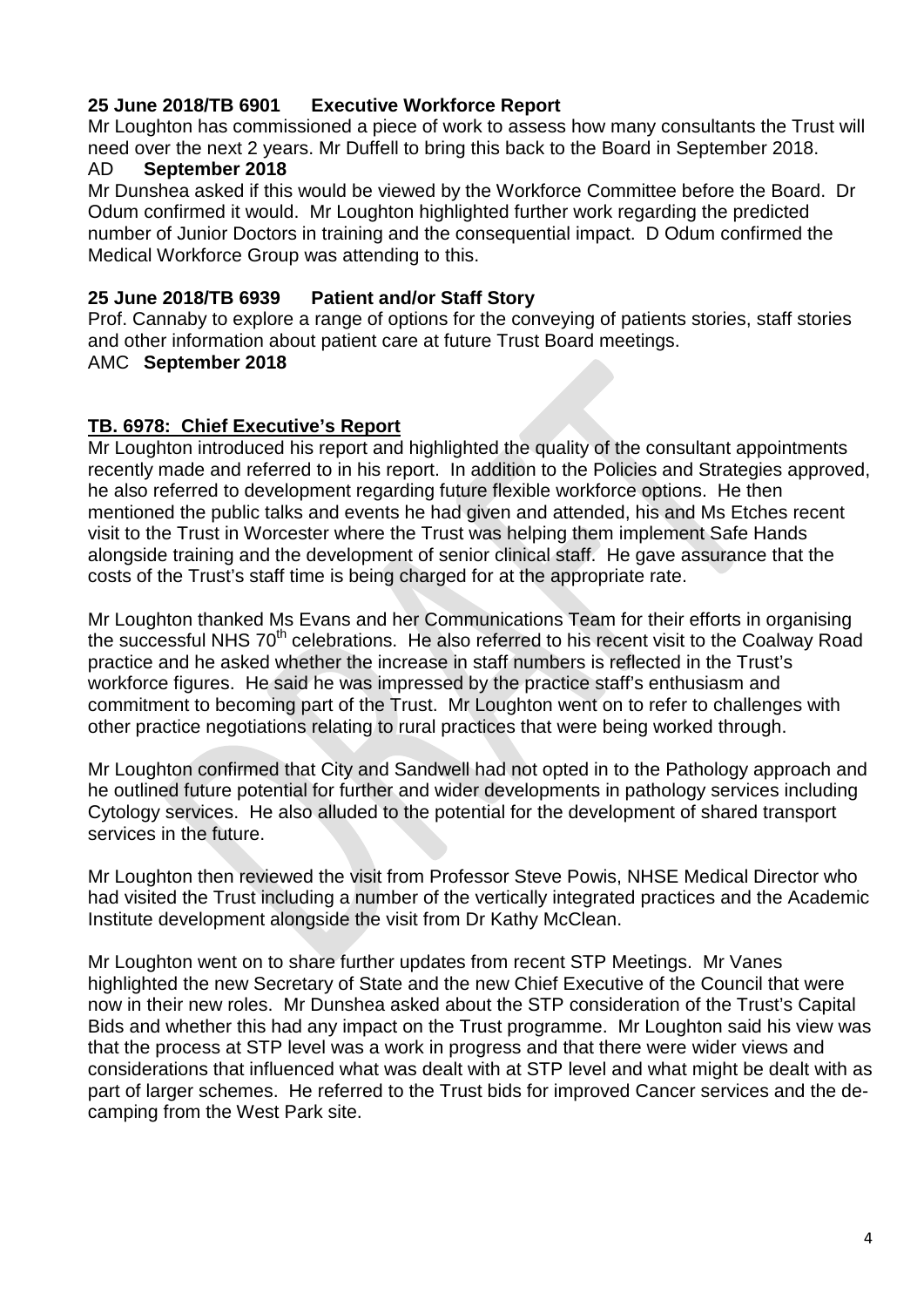Mr Loughton referred to a recent breach in the emergency department and the need for investment in mental health services due to the lack of availability of a suitable medium secure placement. Dr Darby asked about the prospect of Pathologists working from home and whether this was part of their standard contract. Mr Loughton said that it related to attracting staff back into the workforce who have other commitments with careful monitoring and practice protocols. Mr Loughton said he had undertaken a similar scheme previously and that it would form part of the future workforce strategy. He said that there is potential in home and flexible working with the appropriate level of monitoring, safety and assurance in place.

Ms Rawlings asked whether the greater flexible working was being looked at across the Trust. Mr Loughton said it was but that it needed to be done at pace. Ms Small asked whether the technology strategy would support this. Mr Stringer said this was the case including mobile and portable technology and that progress needed to move faster if possible. Mr Loughton said that the costs were often outweighed by the benefits.

#### **Resolved: that the Chief Executives Report be received and noted.**

#### **TB. 6979: Midwifery Service Report including Birth-rate plus**

Ms Palmer introduced the report and referred to Midwifery Workforce information from Birthrate plus giving an acuity dataset that showed that most of the women giving birth cared for by the Trust were in the moderate to high and intensive support needs levels. She said the inference was an increase in staffing as outlined in the report with discussions with the Chief Operating Officer already arranged.

Ms Palmer said the rest of the report referred to the Trust meeting all its various reporting requirements and the successful appointment to the Professional Midwifery Advocate roles (PMA) with an evaluation to follow later in the year.

Ms Martin said the report was interesting and she asked whether the Trust services were safe today and into the future given the previous rise in the number of births and the ongoing staffing recruitment issues in both Midwives and in relation to Consultant cover. Ms Palmer said that all vacancies had been appointed to, that activity remained unpredictable but that they are safe confirmed by the CQC visit, she said the recent cap had reduced the numbers compared to last year but that more recently there had been an increase in births from women in Wolverhampton. Ms Palmer said that trimester forecasting work showed the Trust was in line with contracted births but this might change. Dr Odum said that the Consultant hours related to the threshold of 5000 live births as the trigger and wasn't currently required. He said that the rotas for Obstetrics and Gynaecology provided adequate cover although the support of the middle grade Doctors required further work.

Ms Edwards said that the issue of emergency C-sections had been reviewed at the recent Quality Governance Assurance Committee (QGAC) and she asked whether the middle grade medical cover situation Dr Odum was referring to also related to the level of knowledge and experience that might be lacking in supporting making decisions about the appropriate use of C-sections. Dr Odum said in his view these were two different considerations. He said that the decision to induce doesn't relate to staffing levels but the care of the individual as opposed to the availability of senior staff. Ms Edwards asked whether the grade of the person making the decision might change the decision making in such cases. Dr Odum said that such decisions were made with the patient, the Midwife and often the Consultant.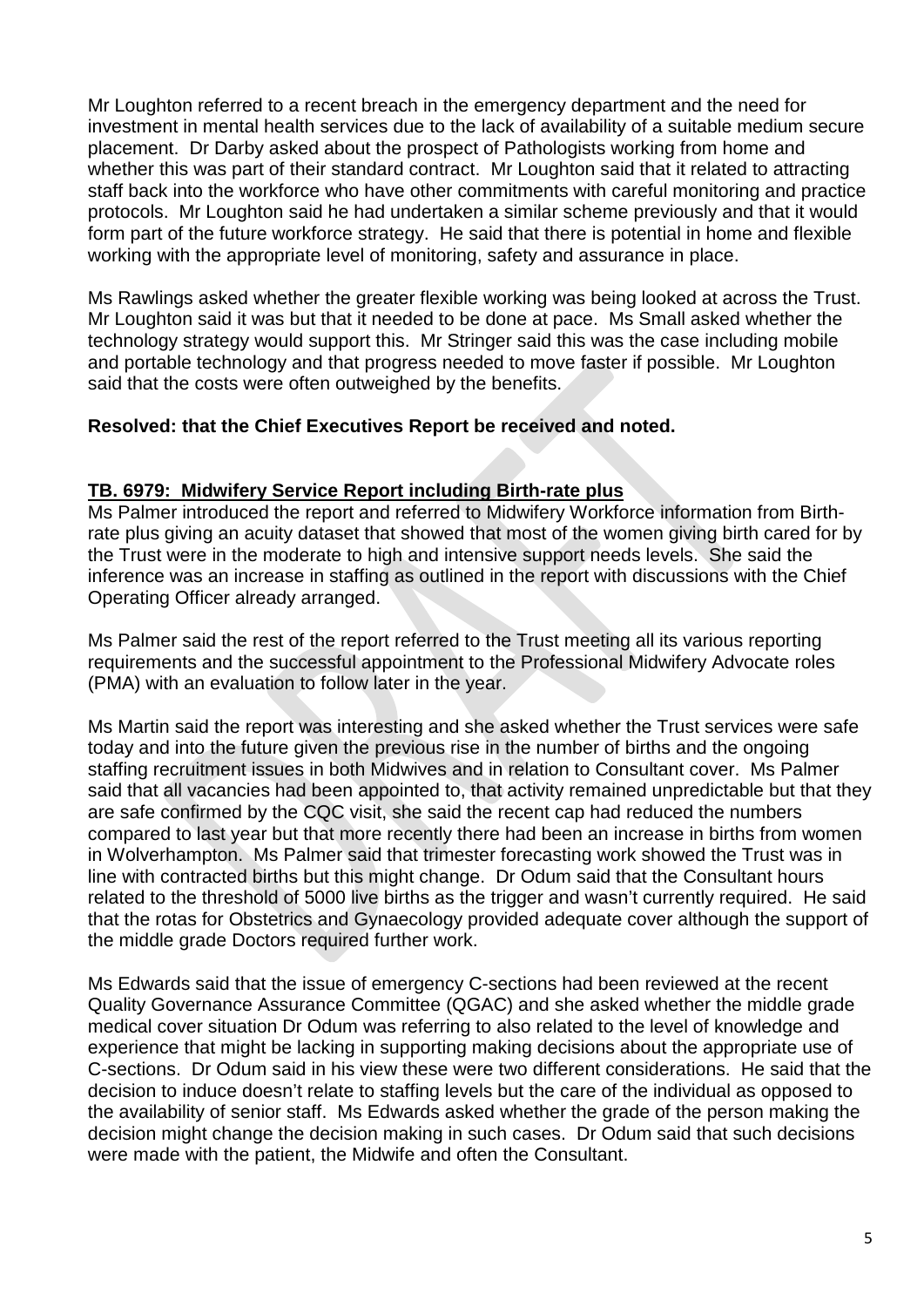Ms Etches asked about the high level of dependency and how that compared with other similar Trusts. Ms Palmer highlighted that the report showed that this was in line with the national information. Ms Etches asked what the impact was on the Neo-Natal Unit. Ms Palmer confirmed that it does have an impact on the Neo-Natal Unit. Prof. Cannaby referred to the report and said that whilst the report indicated that there was a short-fall in the number of Midwives, there was a further nuance relating to the non-clinical oversight with leadership also being stretched as a result.

Mr Dunshea referred to the graph on page4 regarding the predicted increase in births. Ms Palmer said it referred to the position before the cap was imposed. She clarified that before the cap bookings had increased from Surgeries outside the local area. She said that recent figures indicated that this had brought the predicted births for the year within the contract.

Mr Dunshea asked about the previously referred to review by the Royal College of Obstetricians and Gynaecologists and asked when it would be completed. Ms Palmer said the work had been completed but the report had not yet been received and was expected in August 2018. Dr Odum added that it related to still-births and C-Section hysterectomies. He said the initial feedback was that the service was safe and the final recommendations were awaited.

Mr Sharon asked whether Walsall's staffing situation had improved. Ms Palmer said that they are still finding it difficult to recruit and that their cap remained in place. Ms Nuttall said the six practices concerned were part of the predicted 5000 but that an increasing Wolverhampton birth-rate might mean that this would have to be re-considered.

Mr Loughton congratulated Ms Palmer and her staff on the recent CQC rating of Outstanding. He said that the Trust's success in recruitment might have caused pressure on other parts of the system. He said that no further assurances regarding safety could be given because circumstances in the wider area such as in Stafford where their unit was becoming unsustainable could and would impact on the services in the Trust including Maternity and Urgent Care. He said there would be pressure to lift the cap on numbers and he asked for a contingency plan is put in place.

**Action:** A contingency plan is put in place regarding the impact of other maternity services – Ms Palmer, Prof. Cannaby, and Ms Nuttall.

Ms Etches referred to the recent Black Country Local Maternity System (BCLMS) discussions and that 2 of the 4 local services have lifted their caps with pressure to remove the cap at Walsall and Wolverhampton. She said any such decision would be made only on the safety and function of the Trust's services and not in relation to the decisions of services elsewhere.

Ms Nuttall said that future feedback would be available regarding addressing the issues in the report and the future issues. Ms Martin suggested it become part of the revised IQPR. Prof. Cannaby said she would look at this being included.

#### **Resolved: that the Midwifery Service Report including Birth-rate plus be noted.**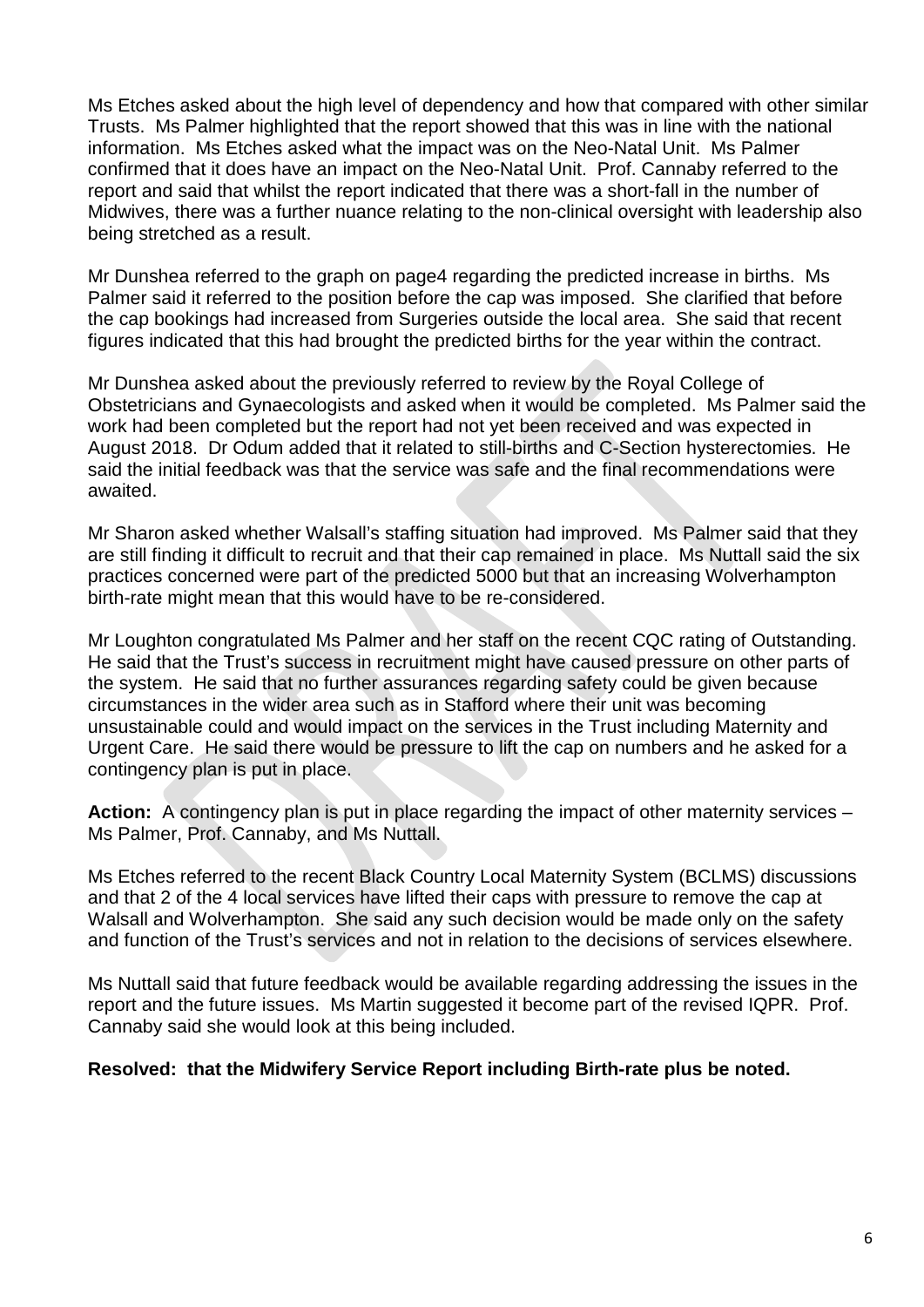#### **Patient Safety, Quality and Experience**

#### **TB. 6980: Patient Story**

Prof. Cannaby introduced the story. The patient reflected on the quality of care provided over their many admissions to Trust services in respect of her sickle cell condition. She praised the recent improvement in both the quality of services and staff from recent changes in leadership. Prof. Cannaby reflected on the powerful positive impact of the attitudes and approaches of positive leadership with recent full recruitment being achieved, the training and inducted of the new staff to the changed culture including regarding best care for specific conditions, cultural awareness, team working and the impact on patients, the use of clinical nurse specialists to increase nursing visibility, education regarding improved awareness and treatment of pain. She said the main message related to the way in which the patient had been listened to and her suggestions included in the changes that had been made.

Ms Rawlings asked whether the change in leadership had been a pro-active act to improve the situation or as a response to indications that all was not as it should be in the area referred to. Ms Etches said it was because it was felt that the leadership needed a different focus and it attracted the new leaders to improve the situation. Mr Loughton referred to Ms Black as having come up through the organisation.

Ms Small asked how the key learning from listening to patients was being shared as in her view it was an aspect of care that could always be improved as part of improving communication abilities and skills. Prof. Cannaby said that patient feedback was a key aspect looked at on an ongoing basis as part of a continuous improvement approach included how to make positive use of negative feedback at all forum's and levels.

Mr Hemans said the story was impressive and he asked whether the patient had been asked to be part of future recruitment of key staff. Prof. Cannaby said this was the case across all potential areas of influence. Ms Dowling confirmed that she would be approached in this regard.

Mr Dunshea said he had a slight concern about the apparent lack of anticipation in nursing care skills in anticipating and treating pain and that he expected it to be part of the awareness and skill set that nursing staff have as a result of being trained nurses. Prof. Cannaby said that her experience was that without it as a specific focus it can tend to become reactive and that therefore the focus, screening and pre-emption was a leadership imperative.

Ms Etches referred to evidence that a lack of focus and good leadership impacts negatively on team morale and quality of care including clinical proactivity. Prof. Cannaby added the importance of continuing education and integrating it into day to day services. Mr Vanes welcomed the story and said that although the sickle cell patients were truly expert patients by experience given the repeated nature of the long-term condition, he asked whether recent changes in population may mean an increase locally. Dr Odum said that the management of the condition is complex and life-long so getting it right was very important including timely and appropriate treatment as quickly as possible by those with the best expertise. He said work was underway to try and best identify and fast-track this using for example Patient Passports. He said there may be a small increase with a local increase in population from Africa. He went on to outline the access to suitable expertise and treatment.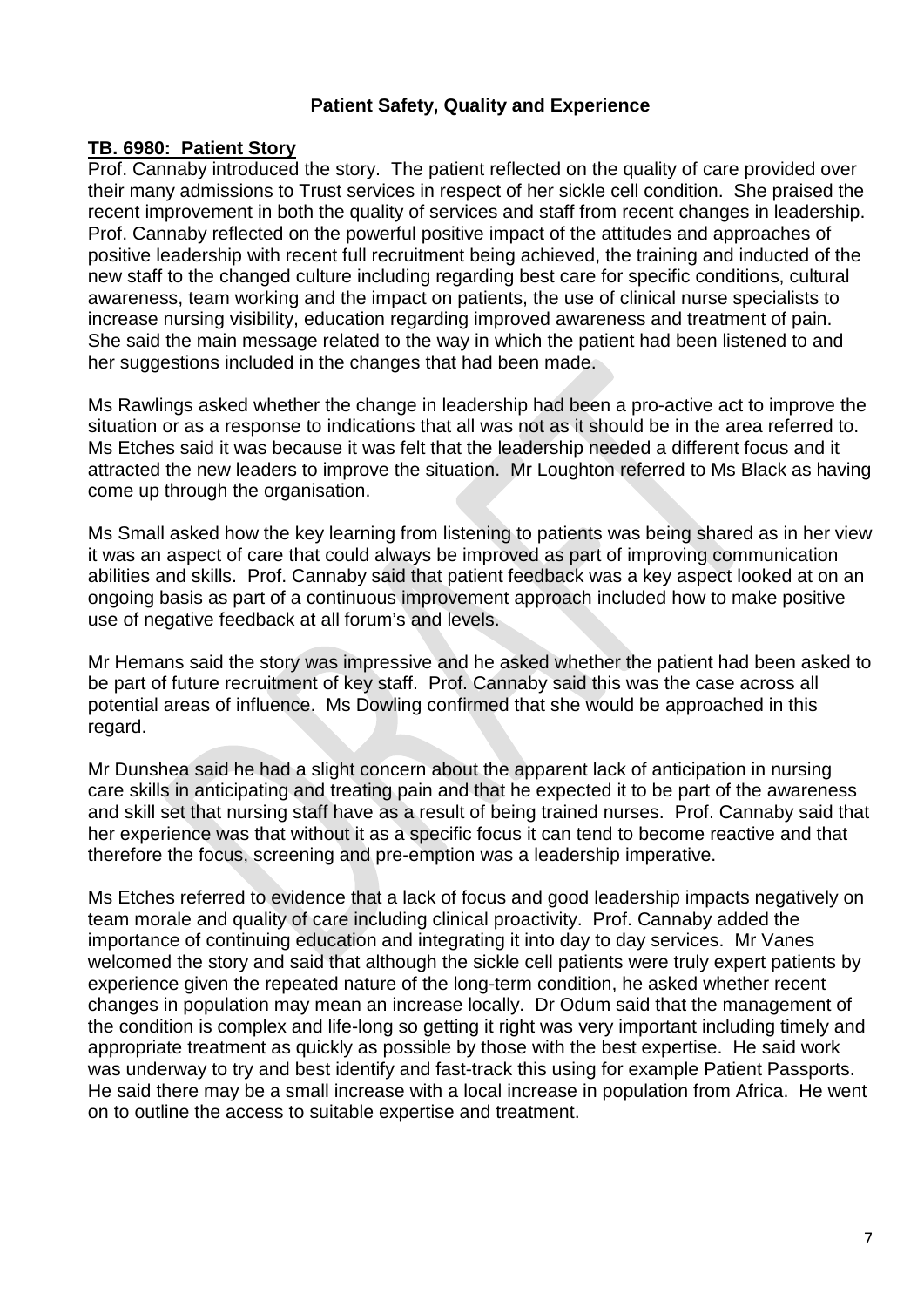Ms Etches referred to a previous patient story relating to the introduction of the passport scheme. Mr Sharon asked whether people can go from the emergency department to the best care. Dr Odum said they would be fast-tracked to the appropriate service.

#### **Resolved: that the Patient Story be received and noted.**

#### **TB. 6981: Learning from Deaths/Mortality Data**

Dr Odum introduced the detailed report. Mr Dunshea commented that the recent press coverage lead him to wonder whether the Trust had got to the bottom of the issue, whether the Trust managers were confident in the data and the treatments applied to it. Dr Odum said that following the internal analysis, the external data analyses the impacts of pathway changes were confirmed. He referred to the ongoing reduction in the number of discharges with a consequential rise in the mortality impact rate that was known about and the impact on the Summary Hospital-level Mortality Indicator (SHMI).

Dr Odum said that the pathways were sound but that the admission of patients with a higher acuity of illness is not adjusted for within the Mortality statistics. He then referred to the work to clarify the definition of Finished Consultant Episodes (FCE's) with an improvement in coding clarity and accuracy. He said that because the SHMI is reported 6 months in arrears and therefore would be unlikely to improve within that timescale.

Dr Odum then referred to the quality of care with reviews of all the diagnostic pathways underway alongside Clinical Audits and Quality Improvement Projects of compliance with the pathways referred to in the report. He outlined the outcomes from audits undertaken to date and the external advice sought at each stage to provide assurance on the data and information being reported and provided. He went on to say that an external independent expert had been identified and would be helping the Trust in the near future.

Dr Odum also referred to the CCG engagement to date in the review of the data and information and the health and social care community work to improve future management of end of life care. He also referred to the early implementation of the Medical Examiner role being recruited to by the Trust. He said there was a backlog of the case note reviews given the time each takes and work was underway to address this. Mr Dunshea asked about the public perception and whether any work was required. Mr Loughton said the independent scrutineer would be invited to a future Board Meeting to provide an independent view and assurance.

Mr Loughton went on to provide a summary and overview of press coverage in recent years of similar instances. Mr Vanes said there was a legitimate public interest and the explanation might make a difference. He asked if it was on the Trust Risk Register. Dr Odum said that following the recent QGAC it was agreed that this risk be escalated to the Board Assurance Framework. Mr Vanes added that this would also be added to by the Board Development Session focussing on external input on Mortality and Learning from Deaths. Mr Loughton and Prof. Cannaby suggested that that part of the Development Session have a minute kept.

**Resolved:** that the part of the Board Development Session on 17 September 2018 with input from Richard Wilson be regarded as an extraordinary Confidential Trust Board Meeting and a minute be kept.

Mr Loughton and Dr Odum summarised the reporting process, the level and detail of the reports provided and the positive feedback to date.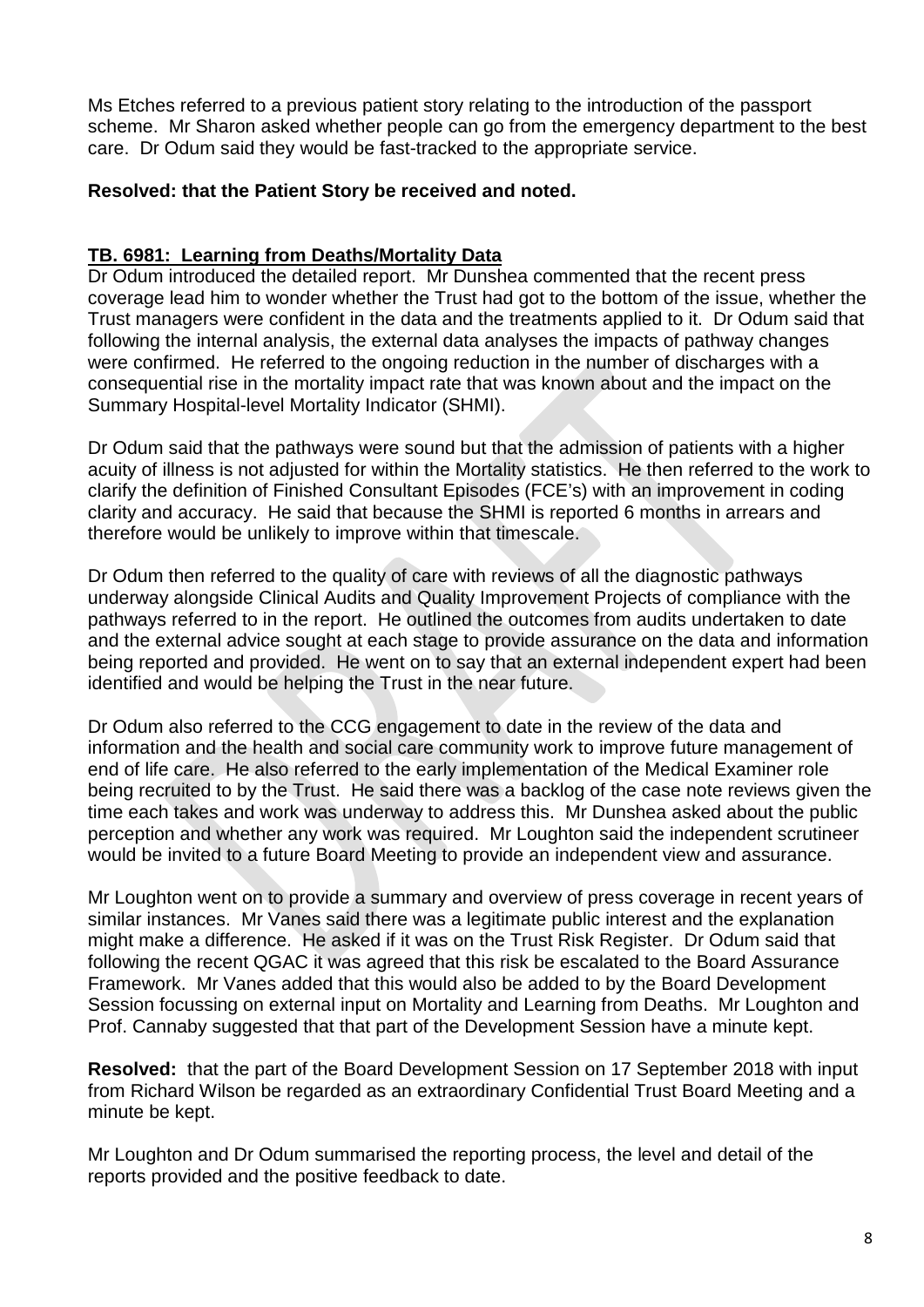Mr Hemans asked whether a single document could be provided that summarised all the inputs and actions to date including the health and social care community initiative. Dr Odum said this group had not yet met and that in future the report would include those elements.

Dr Darby asked whether there were particular patterns of admissions of patients likely to die. Dr Odum said that reviews included the location patients were admitted from and that in those cases the question was being asked as to why admission took place. Mr Loughton referred to weekend mortality rates that have remained higher than in the week despite seven day working being in place. He also referred to the pressure in the wider care community for care staff that has a pressure and potential future admission impact. Dr Darby said the view that a death in a care home as being 'bad' needed to be turned around if that is the preferred place for the patient. Mr Loughton and Dr Odum agreed that the Trust would in whatever way it could support the wider care system in promoting appropriate end of life care in all settings.

Dr Odum said that in his view the quality of care was further improved over the last five years in the Trust including across seven days and the reduction in outlying medical patients over time. He said that the reviews and investigations to date had not revealed any patterns or evidence of systemic failures.

#### **Resolved: that the Learning from Deaths/Mortality Data Report data be received and noted.**

#### **TB. 6982: Kirkup Report Part 2 – Gap Analysis**

Prof. Cannaby introduced the report regarding the failures at an NHS Trust. She highlighted the report giving the RWT position in each case, the assurances available and the area for further work in the context of an overall picture of positive assurance against the majority of the recommendations from the original report.

Prof. Cannaby reviewed the areas of highest issue relating to staff stress as illustrated by the Health and Safety Executive surveys, aspects of leadership and management framework development, the planned culture survey and the evaluation of team-working evaluations of the team optimisation model (TOM). Mr Hemans asked that the timescales be included. Ms Rawlings asked about the culture survey given the number of surveys already for staff. Prof. Cannaby said it would be short and internally managed and pre-emptive of any possible issues. Mr Sharon asked what aspects of culture would be covered. Prof. Cannaby said initially it would be of the elements in the Kirkup Report.

**Action:** It was agreed that the revised plan and future reporting would be monitored through the QGAC.

Mr Loughton, Prof. Cannaby and Ms Etches spoke about the amount of scrutiny and assurance currently sought and provided to the Trust Board.

#### **Resolved: that the Kirkup Report Part 2 – Gap Analysis be received and noted.**

#### **TB. 6983: Gosport Inquiry Report Summary and Gap Analysis**

Prof. Cannaby introduced the report, Ms Tennant and Ms Dowling provided an overview of the impact of the findings from the Gosport inquiry. Ms Tennant spoke about the degree of assurance currently available and additional assurance planned to be provided to the Board in relation to controlled drugs.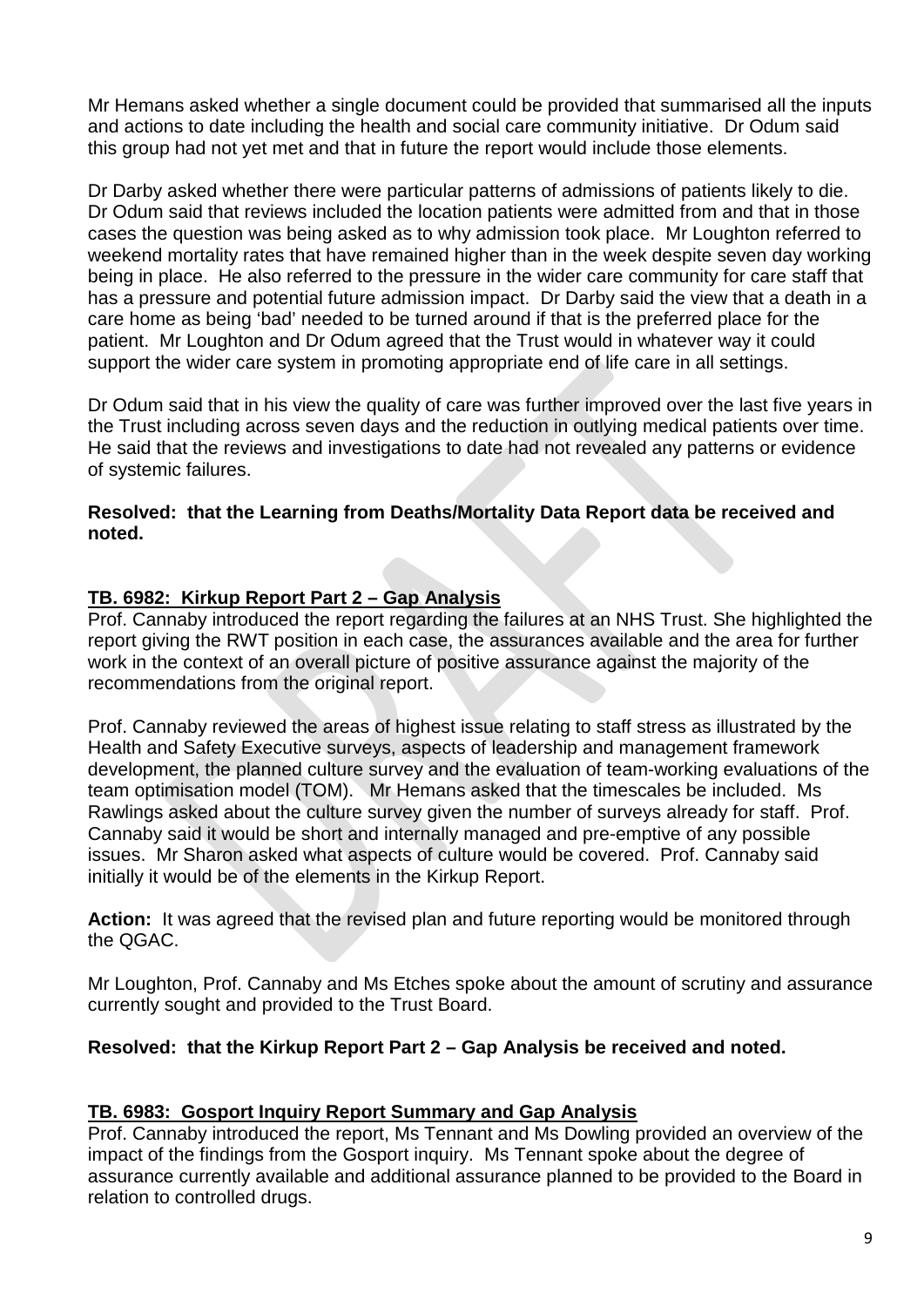She went on to outline the proposed improvement to feedback to staff using the positive reporting of concerns system. Ms Dowling referred to three key themes relating to the speed of response to complaints, collation and reporting of themes, and the assurance of learning and improvements in complaints handling and responses. She referred to recent review and improvements to the Trust Policy and procedure including external assurances of their quality.

Ms Dowling gave an overview of the application of the current process including the involvement of executive Directors and ombudsman referrals and feedback. She also highlighted the triangulation with serious incidents and claims and system developments to provided faster real time feedback to staff and managers regarding complaints and complaints handling. Ms Dowling then gave an overview of the number of complaints relating to drugs and in particular controlled drugs none of which indicate either high numbers or any systemic issues. Mr Loughton highlighted the differences between the organisations including the cultural aspects from the recruitment process on.

Mr Dunshea asked whether the Electronic Prescribing and Medicines Administration (EPMA) roll-out would provide further assurance and control. Ms Tennant said it did and it would. Mr Vanes said he recognised the variations between the organisations and welcomed the assurances provided.

#### **Resolved: that the Gosport Inquiry Report Summary and Gap Analysis be received and noted.**

#### **TB. 6984: NHS Breast Screening Annual Report and QA Report**

Mr Stonelake introduced the report as Director of the Breast Screening programme. He gave an overview of the services involved, the geographical spread and organisations involved with the screening hub in Dudley. He spoke about the recent quality assurance visit and his lead role. He said the outcome of the visit was received in June 2018 with the recommendations in the report relating to process, management and staffing related issues. He outlined the variations in staffing and recent work to achieve the funding and recruitment of key staff.

Mr Stonelake then outlined the relationship with New Cross Hospital and the delivery of the sub-contract at the Hospital including the future recruitment of Breast Radiologists or the need to vary this using Radiographer staff.

Mr Dunshea asked about the key recommendation and whether they were achievable. Mr Stonelake said it depended on the funding position with Commissioners and that the Business Case is currently being worked on. Mr Loughton asked which Commissioners. Mr Stonelake said Staffordshire and Birmingham. Mr Loughton said he would support the need to recruit staffing irrespective of a Business case process. Mr Stonelake said he would appreciate that support from Mr Loughton.

Dr Odum said he supported the options identified by Mr Stonelake and the need for pace in tackling the situation. He described the training process and position for radiographers to be used in the service and recent recruitment position. Mr Loughton said that recruitment should proceed for as many radiographers as can be appointed. Ms Nuttall said that internal reviews resulted in support to recruit. Ms Etches asked whether the risk was on a risk register. Mr Stonelake said it was on the Dudley Risk register and at RWT on the local service risk register. Ms Nuttall said the level of risk was being reviewed by the service.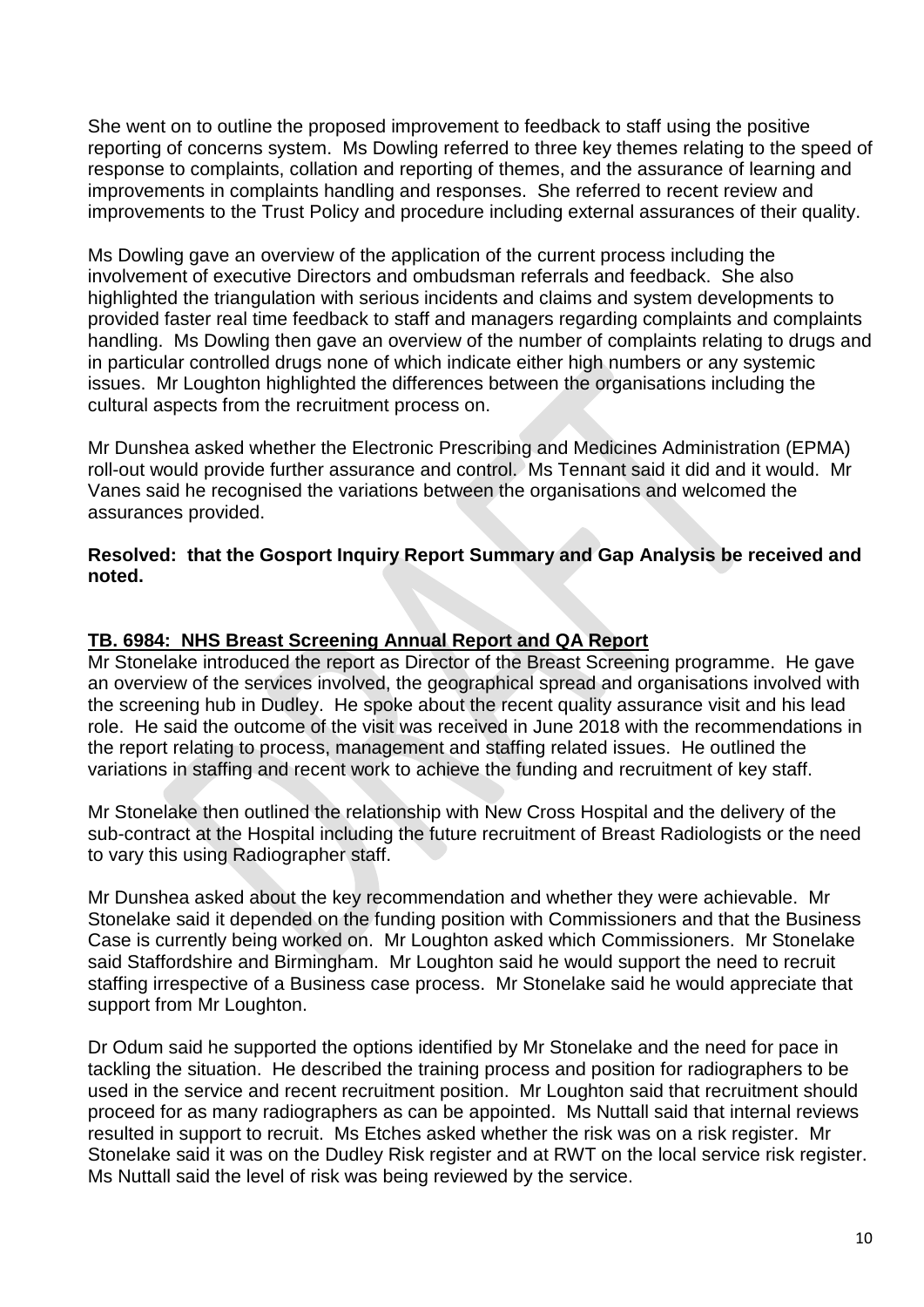#### **Resolved: that the NHS Breast Screening Annual Report and Quality Assurance Report be received and noted.**

#### **TB. 6985: Clinical Nursing Fellowship Proposal**

Prof. Cannaby introduced the proposal in light of the recruitment situation and success of the medical fellowship programme. Ms Edwards asked who was being targeted. Prof. Cannaby said nurses two years onwards from qualification, aimed at existing staff and attracting new recruits and augmented by a changed approach to overseas recruitment through the academic partners in other countries along the lines of the medical programme. She said that there was a lot of interest from these partners. Mr Dunshea asked if the Workforce Committee had reviewed the proposal. Prof. Cannaby said the Trust Management Committee had approved it in principle and that it was at the Board to highlight the initiative and raise the awareness of the Board to a potential change to the overseas recruitment process. Mr Loughton said he had asked that the Board be briefed on this proposal given the revised approach.

Prof. Cannaby described the costs and barriers to previous overseas recruitment processes. Mr Loughton described the difference in the staff commitment. Ms Martin asked whether it would bring people back into the nursing workforce post Brexit. Mr Loughton said that impact was unclear but that previous overseas recruitment was no longer a viable option. Ms Martin said that the opportunity to have an education programme alongside their clinical career was attractive. Ms Whatley said that it was very attractive to existing staff as a retention and development opportunity.

Mr Dunshea asked about the option summary and asked for confirmation of the recommendation of Option C and when it would commence. Prof. Cannaby confirmed this and that the initial programme would commence from September 2018 using the medical programme augmented by other input from academic and Trust staff alongside medical colleagues where possible and appropriate. Prof. Cannaby highlighted the support of the University in this programme.

#### **Resolved: that the Clinical Nursing Fellowship Proposal be received and Option 3, page 8 be approved.**

**Action:** That the scrutiny of the progress of this proposal will be undertaken by the Workforce and Organisational Development Committee of the Board.

### **TB. 6986: Infection Prevention Annual Report 2017/18**

Ms Whatley introduced the report and provided an overview in relation to the annual programme of work and recent national changes to the target relating to Gram Negative Bacteraemia (GNB). She highlighted the awards received recently, the performance report elements with reductions in infections, publications and national recognition in targeted community work. She highlighted the challenges relating to MRSA including screening and wound care, rising Carbapenemase Producing Enterobacteriaceae (CPE) numbers with local changes and improvements including catheter use and the national change to the GNB target level being tackled across the health community. Mr Vanes asked about the anti-biotic prescribing position. Ms Whately said this was still subject to CQUIN targets and that work continued across the health and social care community. Ms Edwards referred to page 57 regarding care homes standards and she commented that they were still struggling. Ms Whatley said this was the case with struggles to undertake required investments but that infection rates were tackled where possible by other means.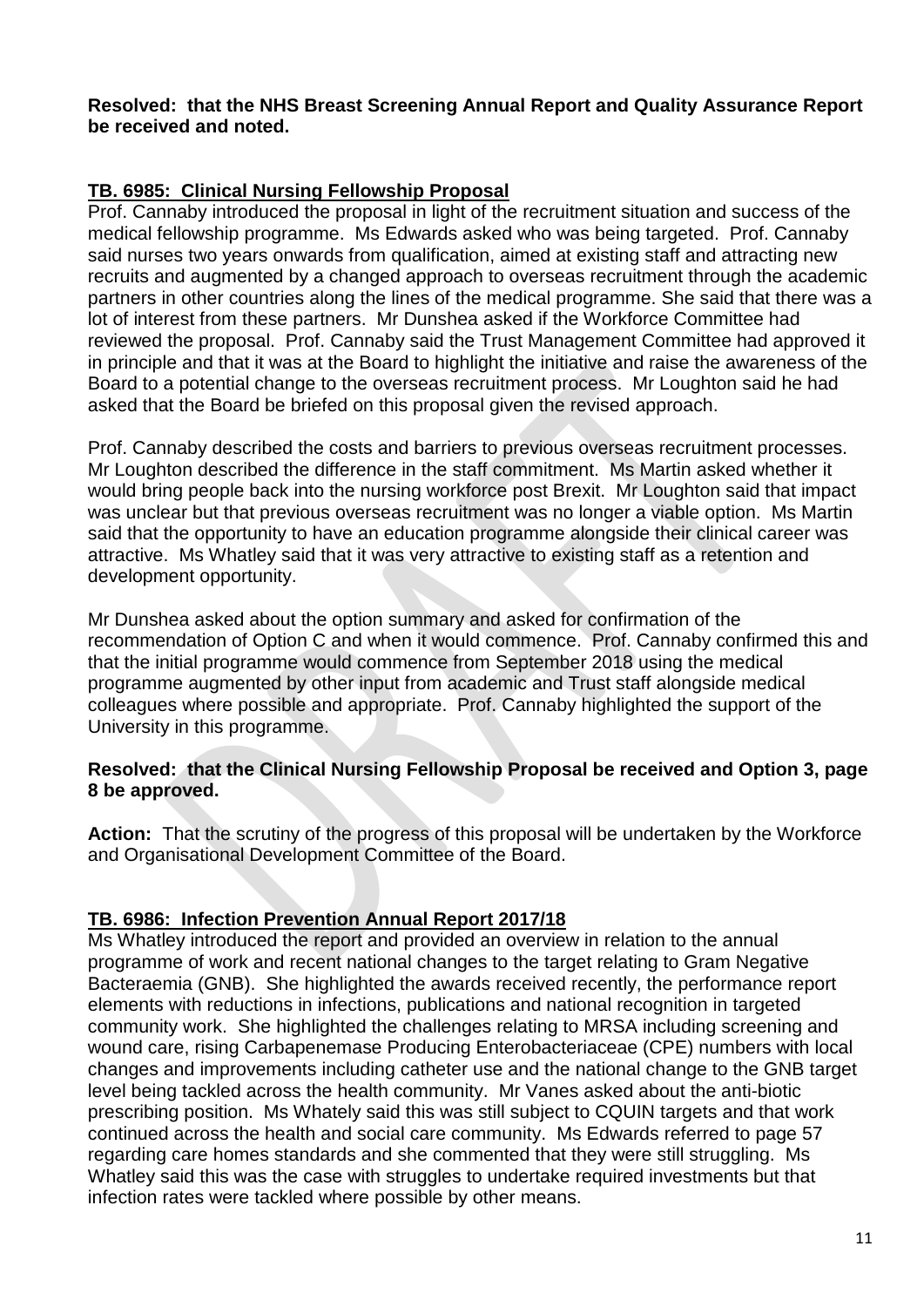Prof. Cannaby asked what the biggest risk was. Ms Whatley said the control of CPE with early detection and isolation including the investment for detection agreed by the Trust Management Committee. Mr Sharon said it had a cost but moved the approach forward significantly if compared to an outbreak. Dr Odum referred to recent data on anti-biotic prescribing being in line with guidance as now close to 100% and much improved. Ms Rawlings asked whether there was evidence relating to Vertically Integrated (VI) practices. Ms Whatley said the relationships had been strengthened including for investment and works to improve practice environments and she expected this to be clearer over time including the practices in South Staffordshire.

#### **Resolved: that the Infection Prevention Annual Report 2017/18 be received and noted.**

#### **Strategy, Business and Transformation**

#### **Performance**

#### **TB. 6987: Financial Report – Month 3**

Mr Stringer introduced the report and the implications of the recent pay award and some of the apparent confusion in the media. He said that the funding position understanding was improved with a reported shortfall and resulting potential future pay pressures. He confirmed it was on the Risk Register and that there were two further years to follow. Ms Martin added that there was also the medical and dental award unfunded pay pressure recently announced. Mr Stringer said it was stages and the full pressure would be from 2019. Mr Stringer referred to the month 3 figures and pressures on pay budgets, temporary pay and activity funding, yearend phased achievements, cash report in the Trust Board Reading Room with risks highlighted. Ms Martin added the initial position now received regarding backlog maintenance and the programme in place including a significant amount for Cannock as a result of previous under-investment. Mr Hemans added that seeking additional funding was agreed. Mr Loughton said this might be referred to the previous due diligence. Mr Dunshea asked about the Capital expenditure for the year ahead and the profile. Mr Stringer said the car parking and other large scheme pacing decisions were being considered. Mr Loughton asked about debtor Trusts actions. Mr Stringer said the agreement was in place in principle with some part payments imminent. Mr Loughton suggested a more robust approach.

#### **Resolved: that the Finance Report – Month 3 be noted.**

#### **TB. 6988: Integrated Quality and Performance Report**

Mr Vanes said this had been extensively reviewed by recent Board Committee's. Prof. Cannaby referred to the initial revisions in format and presentation and asked for members' views and suggestions. Mr Vanes confirmed that members were happy with the revisions to date.

#### **Resolved: that the Integrated Quality and Performance Report be noted.**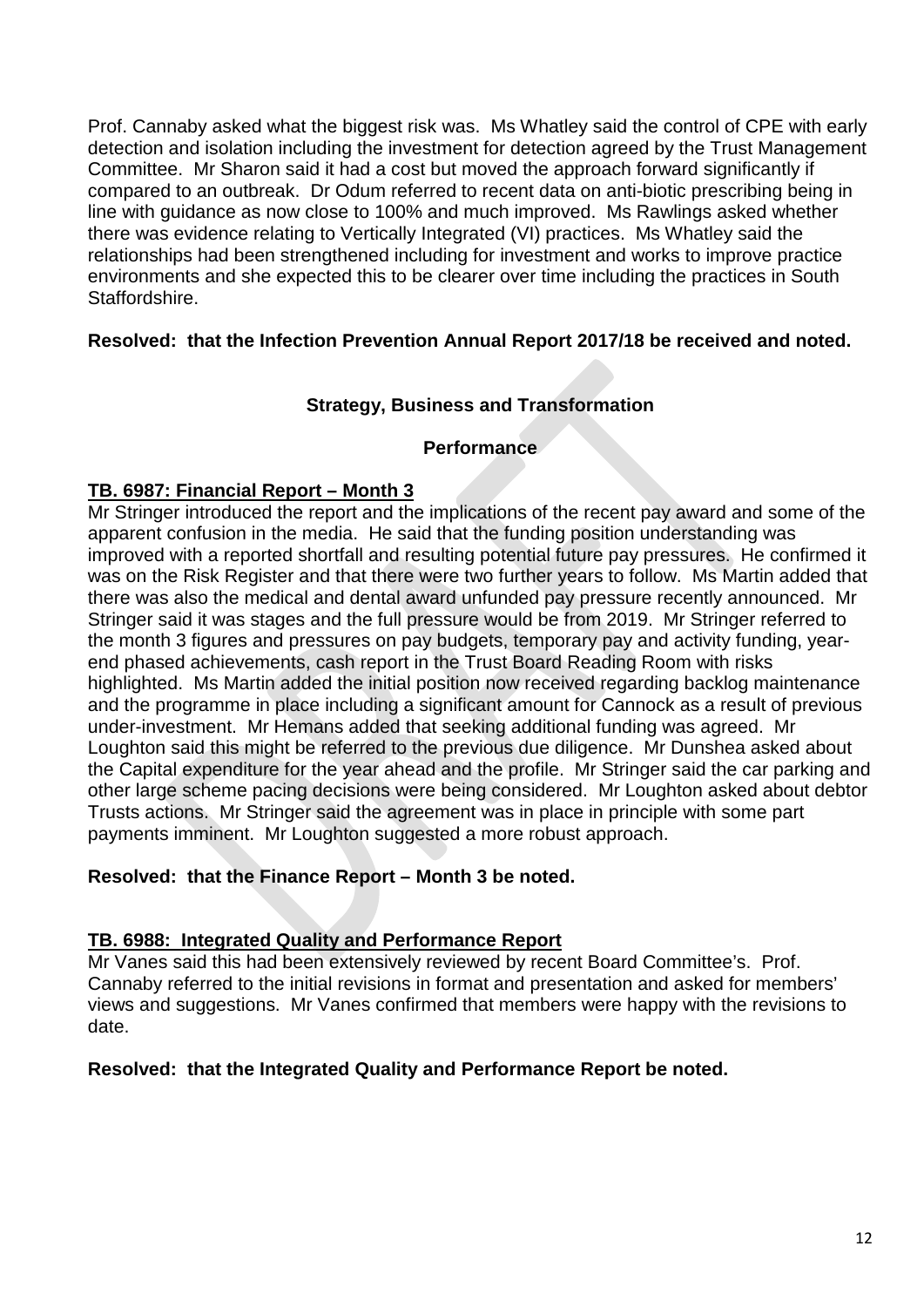#### **Regular Reports**

#### **TB. 6989: Executive Workforce Report**

Ms Griffiths introduced the report and highlighted the work underway on improving appraisals, improvement in staff sickness rates alongside wellness support and the changes to retention figures.

#### **Resolved: that the Executive Workforce Report be noted.**

#### **TB. 6990: Revalidation Report**

Dr Odum introduced the report and noted the statement of compliance required approval to sign-off.

#### **Resolved: that the Revalidation Report be noted and that the Statement of Compliance be approved (Appendix E).**

#### **Annual, Six monthly and Quarterly reports**

#### **TB. 6991: Clinical Audit Update/Report**

Dr Odum introduced the detailed report alongside his view of the ongoing improvement. Ms Martin asked about the issue highlighted under Alert relating to "*Increased engagement from Directorate Audit Convenors and Audit Project Leads required*." Dr Odum said that it had been disappointing that directorate input and attendance had been poor and that despite time and service pressures, the attendance is part of the individual's job plans and therefore should be attended. He said this would continue to be actively monitored and dealt with individually if required. Mr Dunshea asked about the Strategy for 2018-2021 and whether there would be any significant change. Dr Odum said it would focus on the national audits participation, NICE guidance benchmarking and the continued increased use of the Quality Improvement Process (QIP's) replacing audits as the methodology. Mr Dunshea asked when the new strategy would be available. Dr Odum said he would check.

#### **Resolved: that the Clinical Audit Update/Report be received and noted.**

#### **Governance, Risk and Regulatory**

#### **TB. 6992: Trust Risk Register**

Prof. Cannaby said that 4718 Safeguarding Risk had been updated.

#### **Resolved: that the Trust Risk Register be received and noted.**

#### **TB. 6993: Board Assurance Framework (BAF)**

**Resolved: that the Board Assurance Framework be received and noted.**

**TB. 6994: Board Attendance Return**

**Resolved: that the Board Attendance Return be received and noted.**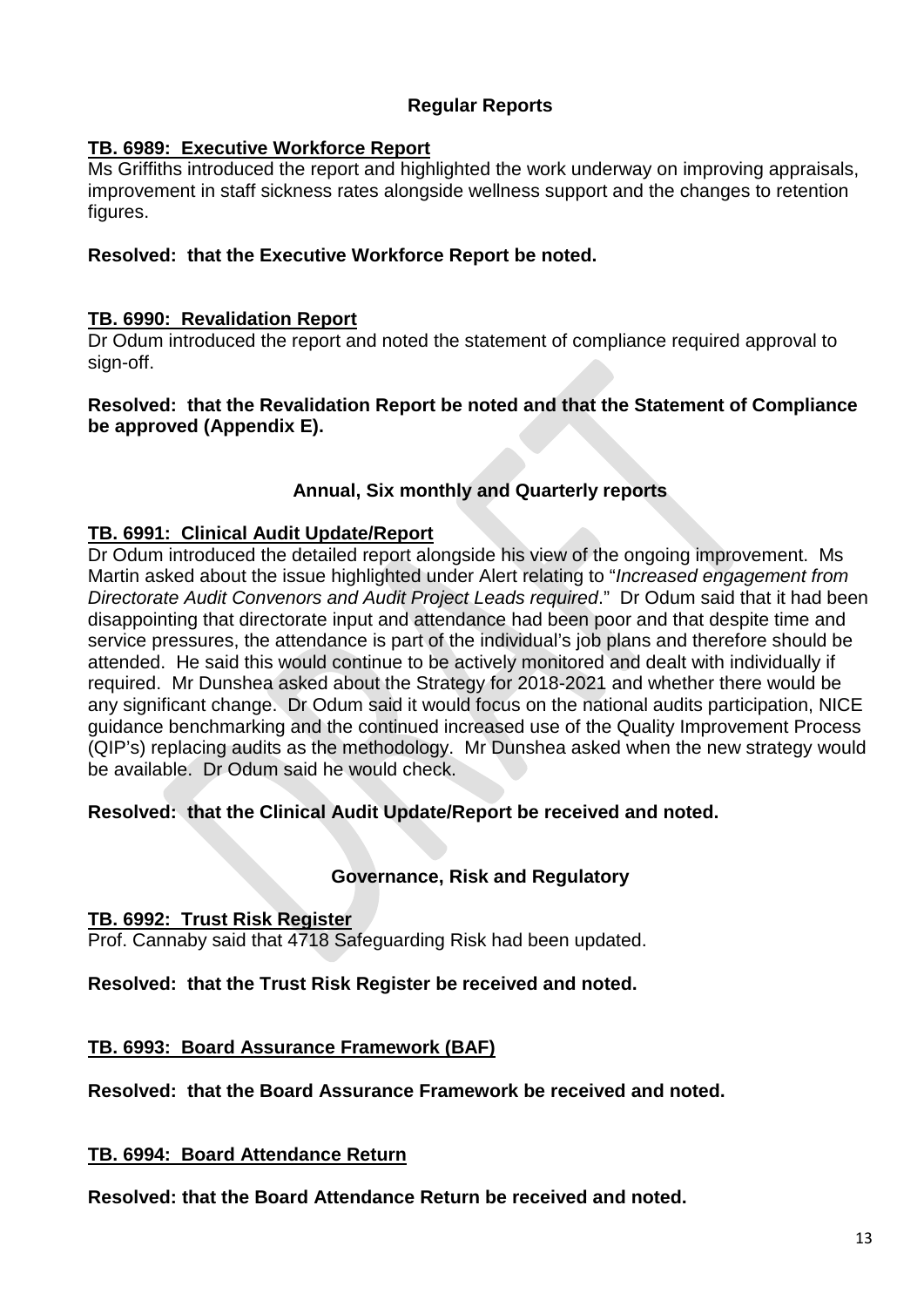#### **TB. 6995: CQC Action Plan**

Ms. Etches said that the TMC was monitoring the delivery with a changed approach to the QIP method. She said the Action Plan had not been requested by the CQC to date and that recent VI and Cannock visits had taken place with the reports expected in due course. She said that initial feedback was positive and would be reflected as part of the most recent inspection rating.

#### **Resolved: that the CQC Action Plan be received and noted.**

#### **Feedback from Board Committees**

#### **TB. 6996: Chairs Report of the Trust Management Committee of 22 June 2018**

**Resolved: that the Chairs Report of the Trust Management Committee of 22 June 2018 be noted.**

#### **TB. 6997: Chairs Report of the Finance & Performance Committee of 25 July 2018**

**Resolved: that the Chairs Report of the Finance & Performance Committee of 25 July 2018 be noted.**

#### **TB. 6998: Chairs Report of the Quality Governance and Assurance Committee (QGAC) of 25 July 2018**

**Resolved: that the Chairs Report of the Quality Governance and Assurance Committee (QGAC) of 25 July 2018 be noted.** 

**Minutes from Committees in respect of which the Chair's report has already been submitted to the Board:**

#### **TB. 6999: Approved Minutes of the Finance and Performance Committee of 20 June 2018**

**Resolved: that the Approved Minutes of the Finance and Performance Committee of 20 June 2018 be noted.** 

#### **TB. 7000: Approved Minutes of the QGAC Committee of 20 June 2018**

**Resolved: that the Approved Minutes of the QGAC Committee of 20 June 2018 be noted.**

#### **General Business**

**TB. 7001: Matters raised by members of the general public and commissioners** None raised.